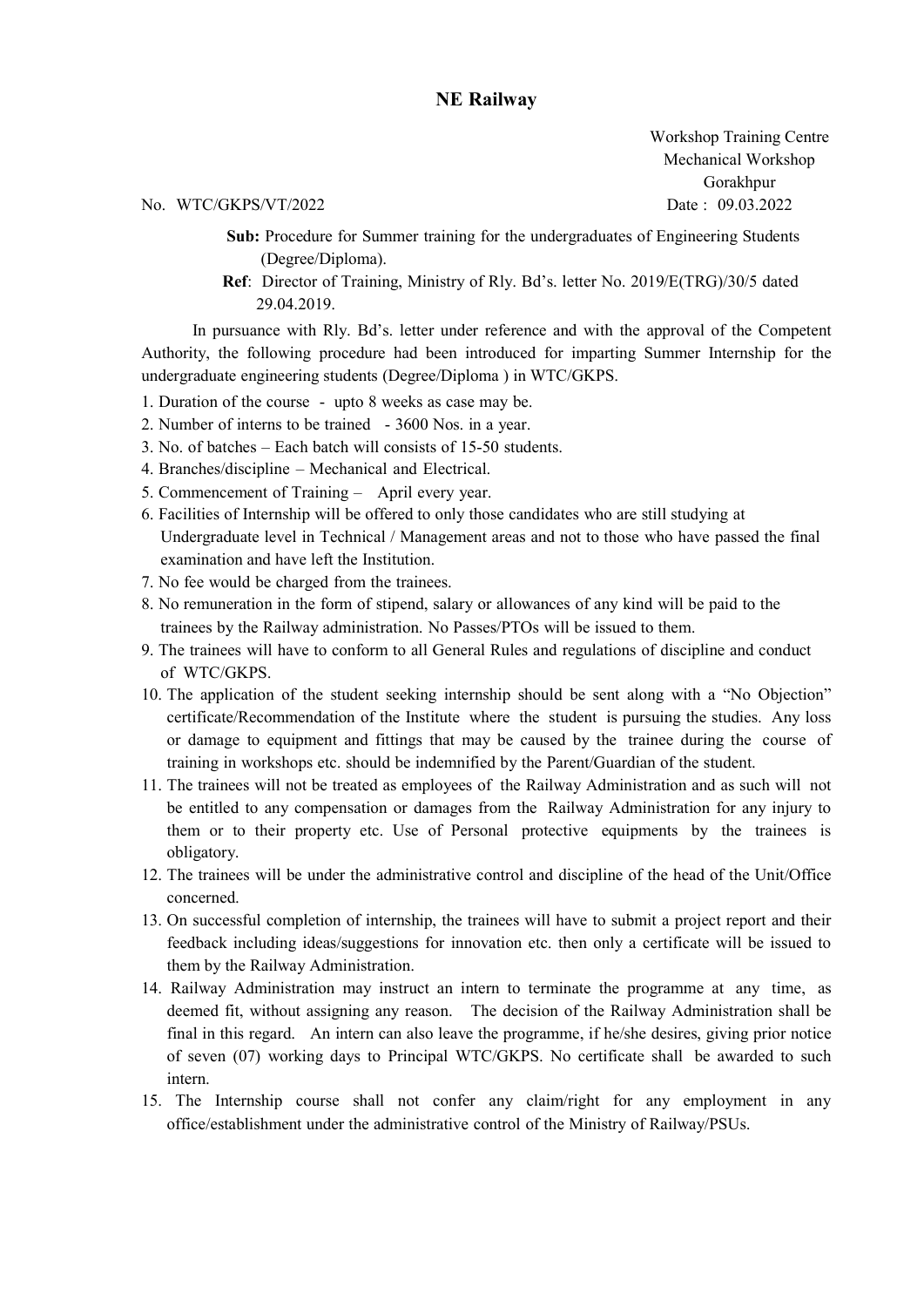- 16. Candidates will have to apply along with their Bio– Data, stating their semester results in Engg., declarations and self signed affidavit . The pro-forma of the declaration is enclosed.
- 17. Only the 2<sup>nd</sup> or 3<sup>rd</sup> year Engg. students and 2<sup>nd</sup> year students in case of Diploma Engg. will be entertained for training. Preference will be given to those applicants who are studding/resident in Gorakhpur zone or wards of a railway employee.
- 18. The application for Summer Training will be received w.e.f. 01.04.2022 to 31.06.2022. The application forms can be submitting on any working day in the drop box during office hours in WTC/GKPS or by post. "Application for Summer Training-2022" should be endorsed on the envelope with application form. The application forms should be received on or before 30.06.2022 by Post to the address- Office of the Principal/Workshop Training Centre, Mechanical Workshop, NE Railway, Gorakhpur-273012. The application forms received after 30.06.2022 will not be entertained.
- 19. A list of eligible candidates will be prepared every week after screening of the applications & will be displayed at the notice board of WTC on any working day within two weeks.

DA : Application, Declaration and affidavit Format.

Principal Workshop Training Centre Mechanical Workshop Gorakhpur -273012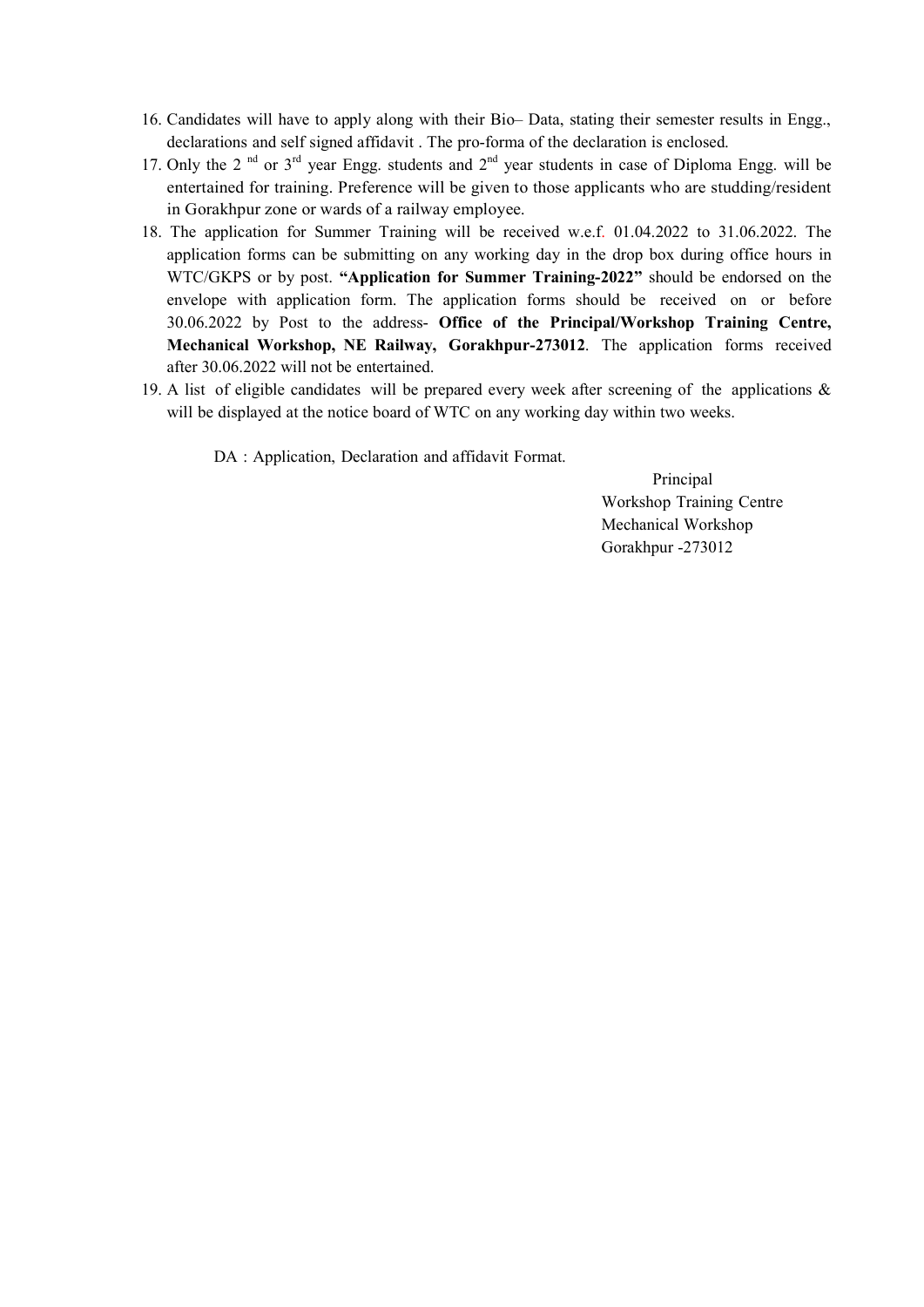#### APPLICATION FOR SUMMER TRAINING-2022

| Name of the Candidate (in Hindi)     |       |              |
|--------------------------------------|-------|--------------|
| $(in English Capital letters)$ :     |       |              |
| Father's Name (in Hindi)             |       | <b>PHOTO</b> |
| (in English Capital letters) :       |       |              |
| Date of Birth and Gender             | M/F/O |              |
| Name of the Institute (in Hindi)     |       |              |
| (in English Capital letters) :       |       |              |
| Address for communication            |       |              |
| Percentage of Marks obtained in last |       |              |
| year/semester                        |       |              |

#### DECLARATION BY INTERNS

With reference to the offer for summer training vide Letter No. WTC/GKPS/VT/2021 Dated : 09.03.2022, I do hereby undertake the following:-

- i) I would like to do internship from …………. To .................... at WTC/GKPS.
- ii) I am not entitled to any remuneration in the form of stipend, salary or allowances of any kind by the Railway Administration. I am also not entitled to any pass or PTO from Indian Railways.
- iii) I would abide by all General Rules and Regulations of Discipline and Conduct at the Railway Administration.
- iv) I am liable to compensate to the Railway Administration concerned for any loss or damage to equipment and fittings that may be caused during the course of training in Workshops etc.
- v) I will not be treated as Employee of Indian Railway and as such will not be entitled to any compensation or damages from the Railway Administration for any injury to me or to my property etc.
- vi) I agree to be under the administrative control and discipline of the Head of the Unit/Office concerned.
- vii) I will not claim any advantage for employment in Indian Railways in future on the basis of this training/internships.

Date:………………………… Signature of the candidate Mob.No. 

### DECLARATION BY THE PARENTS/GUARDIAN

| (Name of the Parents/guardian) undertakes to indemnify Railway                        |
|---------------------------------------------------------------------------------------|
| Administration for any loss or damage to equipment and fittings that may be caused by |
|                                                                                       |
| Railways.                                                                             |
| ***I am an employee of Railway Div department working at the post                     |
| of and my employee no isI have also enclosed photocopy of my Identity card.           |

|                              | orginature of the parents/Guardian |
|------------------------------|------------------------------------|
| ***strike out if not correct | Mob.No.                            |
|                              |                                    |

#### DECLARATION BY THE INSTITUTE

It is certified that this Institute has no objection for imparting the summer internship in WTC/Mechanical Workshop Gorakhpur during the year, 2022 of the above named candidate. The particulars as furnished in the aforesaid para are found correct as per the records available in this Institution.

(Authorised Signatory) Stamp/Seal For Head of the Institution

Signature of the parents/Guardian

OR

A request letter, on the letter head of the Institution, duly signed by authorised designator of the Institute, with name and other details of the candidate pursuing courses.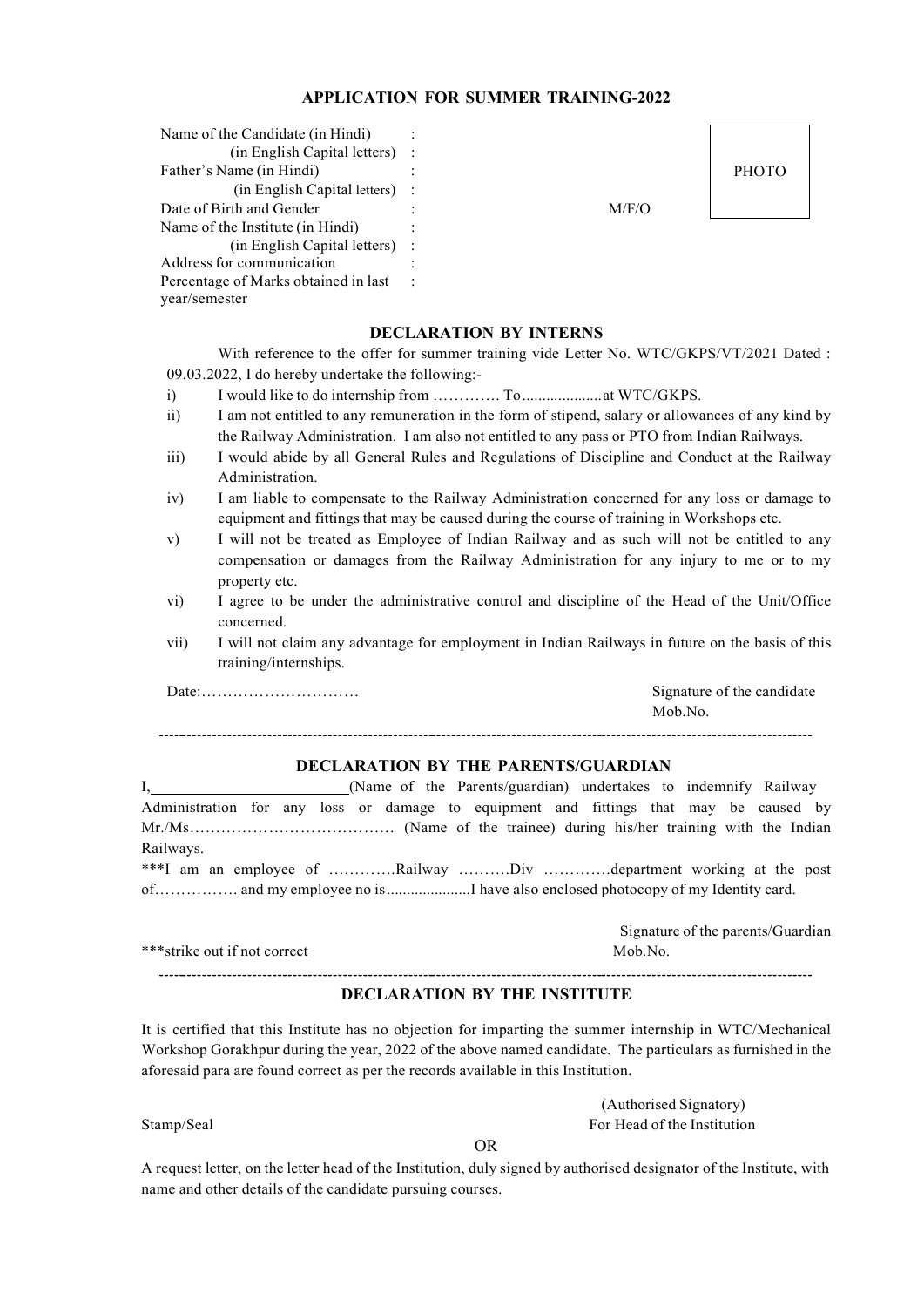## Affidavit

#### In presence of - Chief workshop Manager Mechanical workshop, North Eastern Railway Gorakhpur

I .......................................... Son/daughter .... ................................ permanent resident of Village /Mohalla .................District.................Pradesh............... and in the affirmative, makes the following statements and/or accounts/accounts.

- 1. That my aforementioned name, father's name and address etc are correct.
- 2. This is that the Oather is the student / student of Degree/Diploma in Engineering Class ...............................of Institute .......................................... ..................
- 3. That the information of the general rules and regulations of the Railway Administration has been told to me.
- 4. That, the applicant shall not claim any kind of official allowance in the Railway Administration.
- 5. That, during the training period, any type of damages to railway by the pledgee / affirmative will be liable for compensation.
- 6. That, shall neither claime for appointment in the Railway Organization nor any kind of compensation, in the event of an accident, under any Compensation Act.
- 7. The pledgee  $\ell$  oath shall follow all the rules and regulations during the summertraining.
- 8. It will remain in the training institute with safety shoes (covered shoes).
- 9. That, will not bring the vehicle in premises/inside WTC or in Workshop during the training.
- 10. He/She will not wear improper clothes during training.
- 11. That, His/Her attendance will be regular during the training.
- 12. The assigned project report related to the training will be submitted to Chief Instructor/WTC, Mechanical Workshop Gorakhpur.
- 13. I, accept that the above facts are true, if there is any error, then my training will be cancelled automatically.
- 14. That the pledgee shall not talk or move around in the factory;
- 15. The pledgee promises that the Railway Administration will not liable for subjects that relates to protection or any other unpleasant event.
- 16. That the pledgee will follow the instructions of Central/State Government instructions regarding COVID-19.
- 17. That the pledgee swears that the above information given from point 01 to 16 is true. None of this has been hidden and neither has been recorded incorrectly, so God helpme.

**Oather** Mob. No.